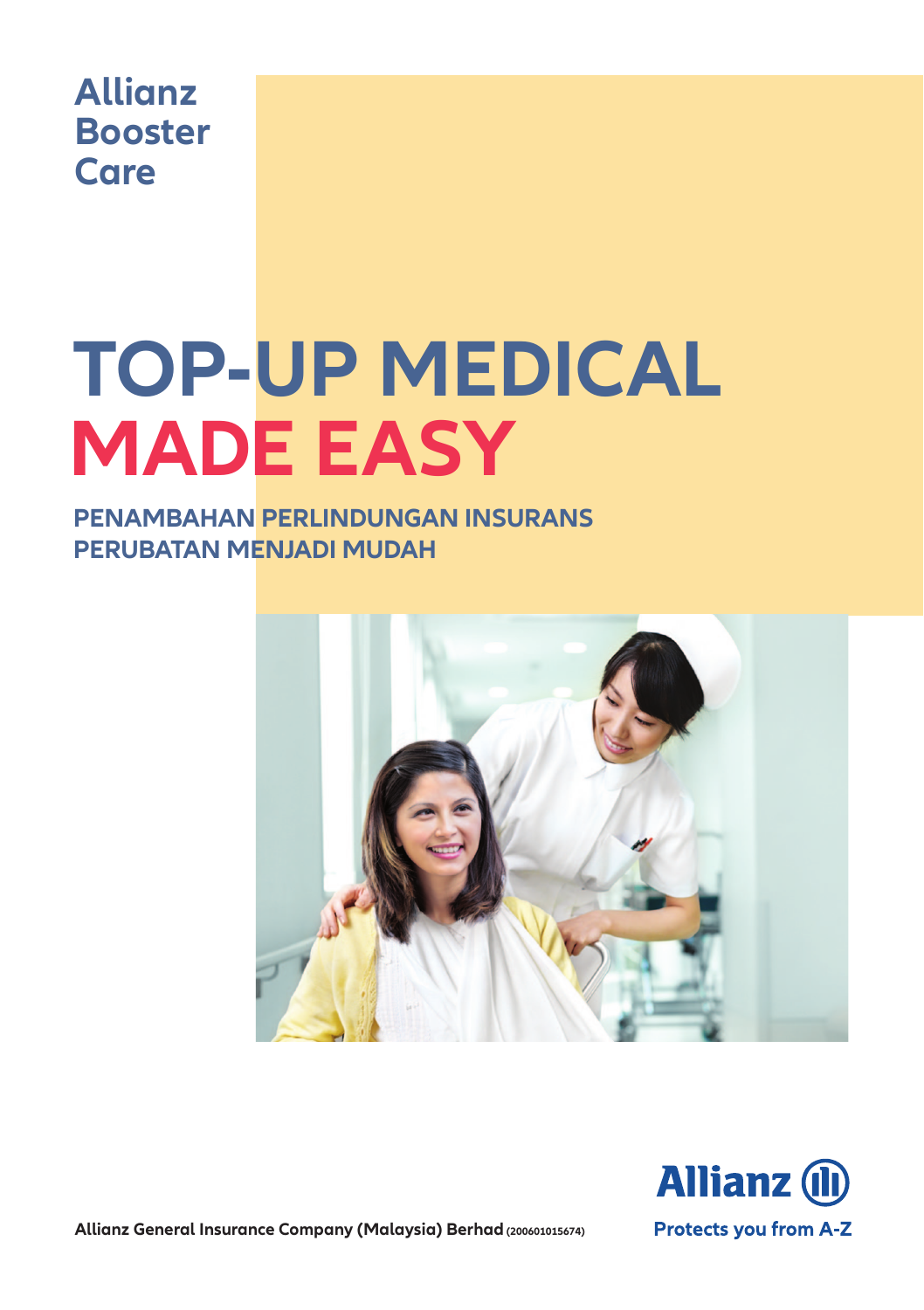# **DO YOU HAVE ENOUGH COVER? PLAN AHEAD TO COVER POTENTIALLY**

Most people have medical coverage either from their company medical benefits or their own existing medical plan. In most cases, it is not enough to cover for serious illnesses. With affordable premium options, **Allianz Booster Care** is a the solution

#### **IN REALITY, THIS HAPPENS.**



complication. She was referred to a specialist in Singapore. The cost incurred: SGD30,000 / RM75,000 [SGD30,000 x Conversion Rate]

The total cost was RM110,000. Regrettably, her personal insurance policy annual limit only paid up to a

**Rosita had to bear the remaining RM60,000 of the medical expenses.**

# **LARGE MEDICAL BILLS**

to back you up against medical cost inflation and serious illness where your existing medical insurance coverage is just not enough!

### **KEY FEATURES**



#### **Singapore accepted** – **First in the market!**

Allianz Booster Care is extended to cover treatment in Singapore in full fees subject to the limit set forth in the Schedule of Benefits. The settlement will be made in accordance to the exchange rates of the day of discharge.



#### **High annual and lifetime limit**

Allianz Booster Care is designed to give you peace of mind well into the future with high annual limit of RM200,000 and up to a lifetime limit of RM1,000,000.



### **5-types of plans**

This plan offers you a wide choice of plans designed to suit your changing healthcare needs and budget.

#### **Guaranteed renewal up to 80 years old**

Many Hospitalisation & Surgical insurance policies only cover up to the age of seventy (70). They leave you vulnerable when you need it most. Allianz Booster Care gives you assurance by protecting you up to the age of eighty (80) with affordable premiums during your retirement years.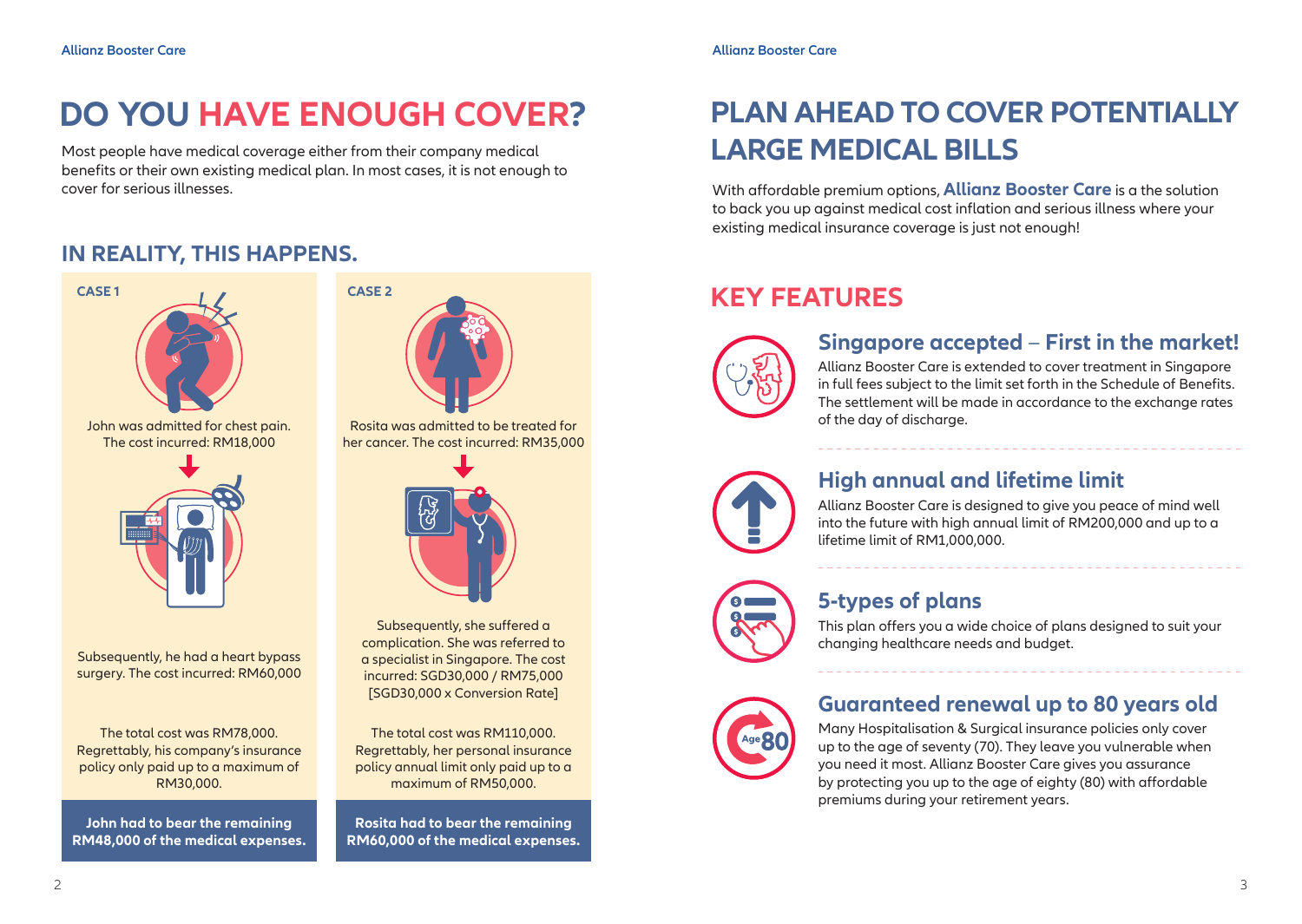

At discharge, the total cost comes to RM78,000. Regrettably, his company's insurance policy only pays up to a maximum of RM30,000.





care\* of the remaining outstanding medical bills for you.

*\* Amount of settlement subjects to the plan purchased.*

### **TABLE OF BENEFITS**

|                                                                                                                               | Plans (RM)                                       |        |             |        |         |  |  |
|-------------------------------------------------------------------------------------------------------------------------------|--------------------------------------------------|--------|-------------|--------|---------|--|--|
| Deductible* (per annum)                                                                                                       | 30,000                                           | 40,000 | 50,000      | 70,000 | 100,000 |  |  |
| Ordinary Room (up to 150 days)                                                                                                |                                                  |        |             |        |         |  |  |
| Intensive Care Unit (up to 150 days)                                                                                          |                                                  |        |             |        |         |  |  |
| <b>Surgical Fees</b>                                                                                                          |                                                  |        |             |        |         |  |  |
| <b>Angesthetist Fees</b>                                                                                                      |                                                  |        |             |        |         |  |  |
| <b>Operating Theatre</b>                                                                                                      |                                                  |        |             |        |         |  |  |
| <b>Hospital Supplies and Services</b>                                                                                         |                                                  |        |             |        |         |  |  |
| In-Hospital Physician Visit (up to 150 days and<br>maximum 2 visits per day)                                                  |                                                  |        |             |        |         |  |  |
| Pre-Hospital Diagnostic Test (within 60 days)                                                                                 |                                                  |        |             |        |         |  |  |
| <b>Pre-Hospital Specialist Consultation</b><br>(within 60 days)                                                               |                                                  |        | As Charged. |        |         |  |  |
| Second Surgical Opinion (within 31 days)                                                                                      | (Subject to reasonable and<br>customary charges) |        |             |        |         |  |  |
| <b>Emergency Accidental Outpatient Treatment</b><br>(includes follow-up treatment up to 31 days<br>from the date of accident) |                                                  |        |             |        |         |  |  |
| <b>Daycare Procedure</b>                                                                                                      |                                                  |        |             |        |         |  |  |
| <b>Outpatient Cancer Treatment</b>                                                                                            |                                                  |        |             |        |         |  |  |
| <b>Outpatient Kidney Dialysis Treatment</b>                                                                                   |                                                  |        |             |        |         |  |  |
| Post Hospitalization Treatment (within 60 days<br>from the date of discharge from hospital)                                   |                                                  |        |             |        |         |  |  |
| Ambulance Fee (by road only)                                                                                                  |                                                  |        |             |        |         |  |  |
| <b>Medical Report Fee</b>                                                                                                     |                                                  |        |             |        |         |  |  |
| <b>Home Nursing Care</b><br>(up to 150 days per Lifetime)                                                                     |                                                  |        |             |        |         |  |  |
| <b>Annual Limit</b>                                                                                                           |                                                  |        | 200,000     |        |         |  |  |
| <b>Lifetime Limit</b>                                                                                                         |                                                  |        | 1,000,000   |        |         |  |  |

*\* Please refer to Important Information Note 4.*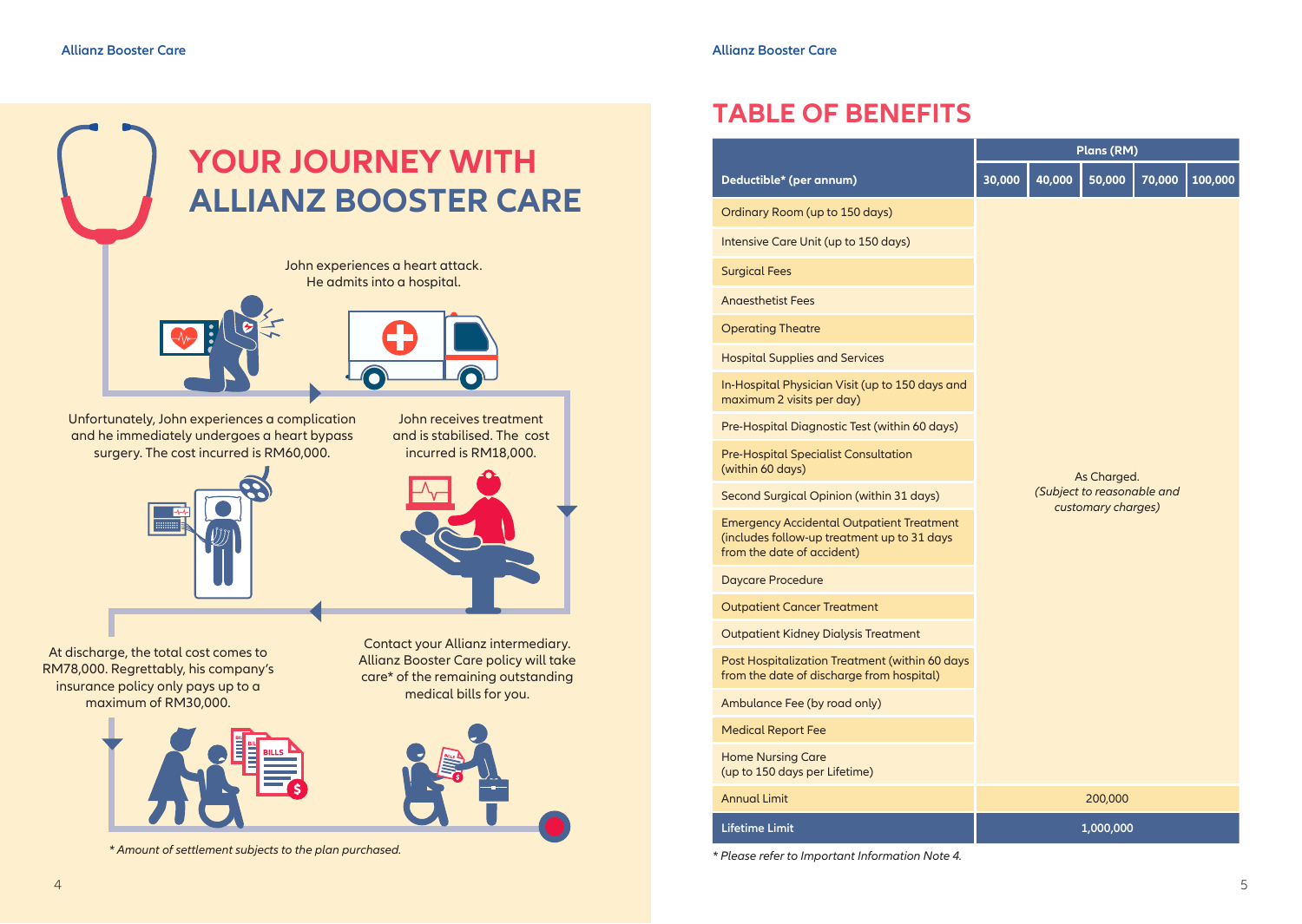### **PREMIUM RATES**

#### **Annual Premiums for Occupation Class 1 & 2**

|                                           | <b>Premium Rates (RM)</b> |                       |                |                |                 |  |  |
|-------------------------------------------|---------------------------|-----------------------|----------------|----------------|-----------------|--|--|
| <b>Age Band</b><br>(age of next birthday) | <b>Plan</b><br>30,000     | <b>Plan</b><br>40,000 | Plan<br>50,000 | Plan<br>70,000 | Plan<br>100,000 |  |  |
| 30 days - 5 years                         | 480                       | 410                   | 360            | 310            | 270             |  |  |
| $6 - 25$ years                            | 370                       | 320                   | 280            | 240            | 210             |  |  |
| $26 - 45$ years                           | 580                       | 490                   | 430            | 370            | 320             |  |  |
| $46 - 55$ years                           | 1,000                     | 830                   | 730            | 620            | 530             |  |  |
| $56 - 70$ years                           | 1,660                     | 1,380                 | 1,210          | 1,020          | 870             |  |  |
| $71 - 80$ years                           | 3,820                     | 3,170                 | 2,770          | 2,320          | 1,980           |  |  |

Please add RM10 for stamp duty.

#### **Annual Premiums for Occupation Class 3**

|                                           | <b>Premium Rates (RM)</b> |                       |                |                       |                        |  |
|-------------------------------------------|---------------------------|-----------------------|----------------|-----------------------|------------------------|--|
| <b>Age Band</b><br>(age of next birthday) | Plan<br>30,000            | <b>Plan</b><br>40,000 | Plan<br>50,000 | <b>Plan</b><br>70,000 | <b>Plan</b><br>100,000 |  |
| $6 - 25$ years                            | 410                       | 350                   | 310            | 270                   | 240                    |  |
| $26 - 45$ years                           | 650                       | 550                   | 480            | 410                   | 360                    |  |
| $46 - 55$ years                           | 1,120                     | 930                   | 820            | 690                   | 600                    |  |
| $56 - 70$ years                           | 1,870                     | 1,550                 | 1,360          | 1,140                 | 980                    |  |
| $71 - 80$ years                           | 4,320                     | 3.570                 | 3,130          | 2.620                 | 2,240                  |  |

Please add RM10 for stamp duty.

#### Notes:

- Renewal age is from sixty (60) years to eighty (80) years.
- The total premium that you have to pay may vary depending on the choice of deductible, your age, occupation, location of work and underwriting requirements.
- The Company reserves the right to revise the premium rates applicable to all Allianz Booster Care policies of the same plan and/or occupational class. The company will notify the Insured Person in writing at least thirty (30) days before the Policy anniversary effecting such revision of the premium rate.
- Applicants residing in Malaysia and working in Singapore will be subject to 100 % premium loading.

# **OCCUPATIONS**

- Class 1 Persons engaged in non-manual occupations such as professional, administrative, managerial, clerical work or full time student.
- Class 2 Person engaged in work of supervisory nature or traveling outside office for business purposes but not involved in manual labour, including housewife.
- Class 3 Persons engaged in either occasionally or generally in manual work or involved the use of tools or machinery.

### **EXCLUDED OCCUPATION**

Divers, armed forces personnel, firemen, navy personnel, quarry men, seamen and police.

### **IMPORTANT INFORMATION**

- 1. Allianz Booster Care is a yearly renewable policy.
- 2. Premium rates are not guaranteed. Factors contributing to the increase in premiums rates are plan specific claims experience, medical inflation and age band. However, past experience does not necessarily reflect future trends.
- 3. Unless renewed, the coverage will cease on expiry date and Allianz shall strictly not be liable for any expenses that take place after the expiry date.
- 4. Deductible that portion of Eligible Expenses for which Insured Person is liable before any benefits are payable under this Policy.
- 5. Cash before cover The premium due must be paid and received by Allianz before cover commences. This insurance is automatically null and void if this condition is not complied with.
- 6. Cooling-off period you may cancel your policy by returning the policy within 15 days after you have received the policy. The premiums that you have paid (less any medical fee incurred) will be refunded to you.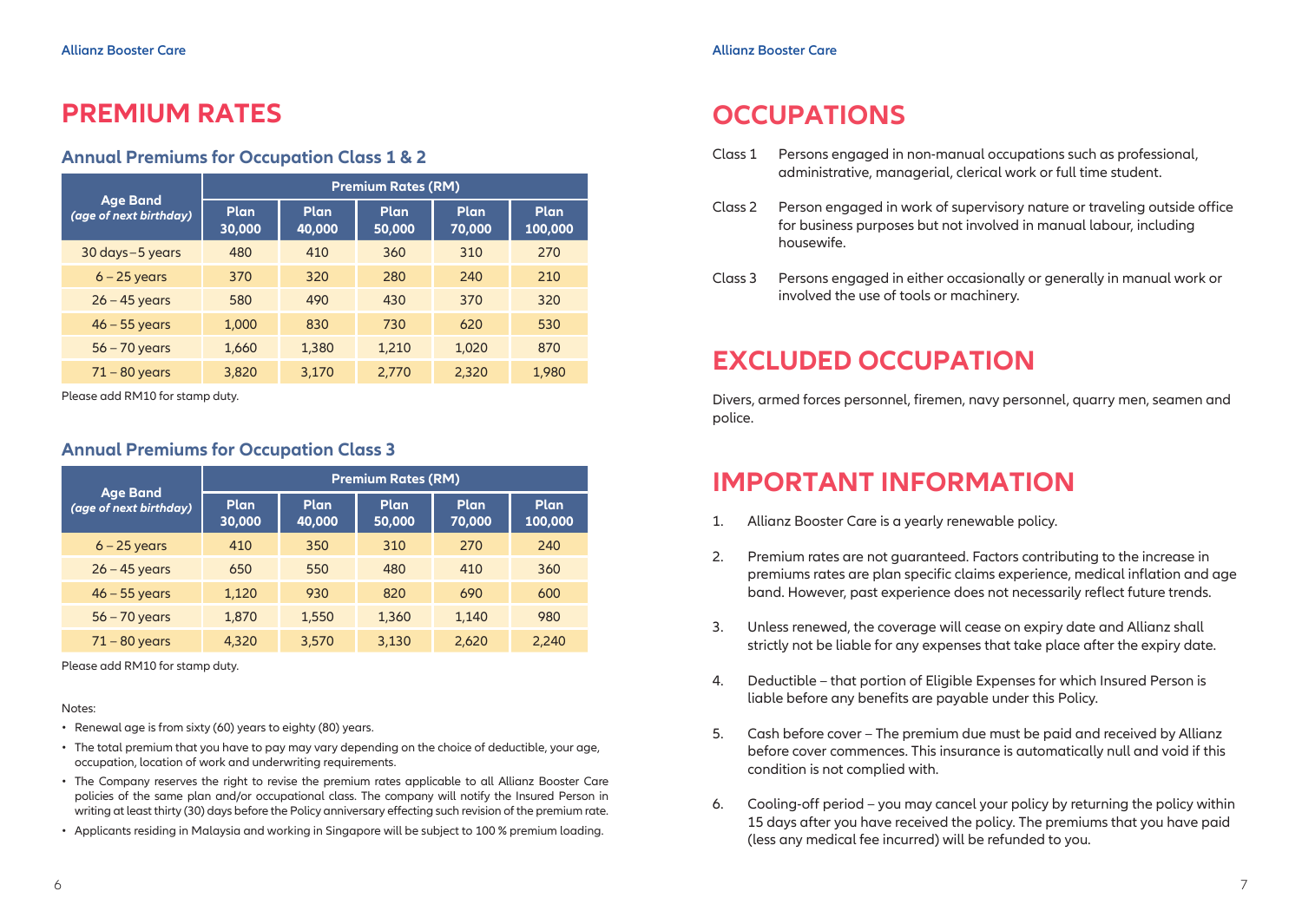- 7. Waiting Period There will be a waiting period of thirty (30) days from the commencement date of insurance for sickness benefits. No benefits will be payable if hospitalisation and/or illness commences within this period. Coverage for accidental bodily injuries will, however, be effective upon the commencement of insurance. For specified illnesses, there is a 120 days waiting period from the issue date or any reinstatement date.
- 8. This Policy is renewable at the option of Policyholder until the occurrence of any of the following:
	- a. Non payment of premium or premium not paid on time;
	- b. Fraud or misrepresentation of material fact during application;
	- c. The Policy is cancelled at the request of the Policyholder;
	- d. Total claims of the Policy have reached the lifetime limit specified and/or on the death of the Insured Person;
	- e. The Insured Person attains the coverage age limit specified;
	- f. Termination of coverage for all policies in a certain market and the Company withdraws this Policy completely from the market in accordance with the Portfolio Withdrawal Condition.

### **EXCLUSIONS**

This contract does not cover any Hospitalisation, Surgery or charges caused directly or indirectly, wholly or partly, by any one of the following occurrences:

- 1. Pre-existing Illness unless declared by Insured Person and accepted by the Company in writing, on or prior to Policy issue date.
- 2. Specified Illness occurring during the first one hundred and twenty (120) days of continuous cover.
- 3. Any medical or physical conditions arising within the first thirty (30) days of the Insured Person's cover or date of reinstatement whichever is latest except for Accidental Injuries.
- 4. Plastic/cosmetic Surgery except reconstructive surgery necessary to restore function after an Accident that has occurred during Period of Insurance, circumcision, eye examination, glasses and refraction or surgical correction of nearsightedness (Radial Keratotomy or Lasik) and the use or acquisition of external prosthetic appliances or devices such as artificial limbs, hearing aids, implanted pacemakers and prescriptions thereof.
- 5. Dental conditions including dental treatment or oral Surgery except as necessitated by Accidental Injuries to sound natural teeth occurring wholly during the Period of Insurance.
- 6. Private nursing, rest cures or sanitaria care, illegal drugs, intoxication, sterilization, venereal disease and its sequelae, AIDS (Acquired Immune Deficiency Syndrome) or ARC (Aids Related Complex) and HIV related diseases, and any communicable diseases required quarantine by law.
- 7. Any treatment or surgical operation for congenital abnormalities or deformities including hereditary conditions.
- 8. Pregnancy, child birth (including surgical delivery), miscarriage, abortion and prenatal or postnatal care and surgical, mechanical or chemical contraceptive methods or birth control or treatment pertaining to infertility. Erectile dysfunction and tests or treatment related to impotence or sterilisation.
- 9. Hospitalisation primarily for investigatory purposes, diagnosis, X-ray examination, general physical or medical examinations, not incidental to treatment or diagnosis of a covered Disability or any treatment which is not Medically Necessary and any preventive treatments, preventive medicines or examinations carried out by a Physician, and treatments specifically for weight reduction or gain.
- 10. Suicide, attempted suicide or intentionally self-inflicted Injury while sane or insane.
- 11. War or any act of war, declared or undeclared, criminal or terrorist activities, active duty in any armed forces, direct participation in strikes, riots and civil commotion or insurrection.
- 12. Ionising radiation or contamination by radioactivity from any nuclear fuel or nuclear waste from process of nuclear fission or from any nuclear weapons material.
- 13. Expenses incurred for donation of any body organ by an Insured Person and costs of acquisition of the organ including all costs incurred by the donor during organ transplant and its complication.
- 14. Investigation and treatment of sleep and snoring disorders, hormone replacement therapy and alternative therapy such as treatment, medical service or supplies, including but not limited to chiropractic services, acupuncture, acupressure, reflexology, bone setting, herbalist treatment, massage or aroma therapy or other alternative treatment.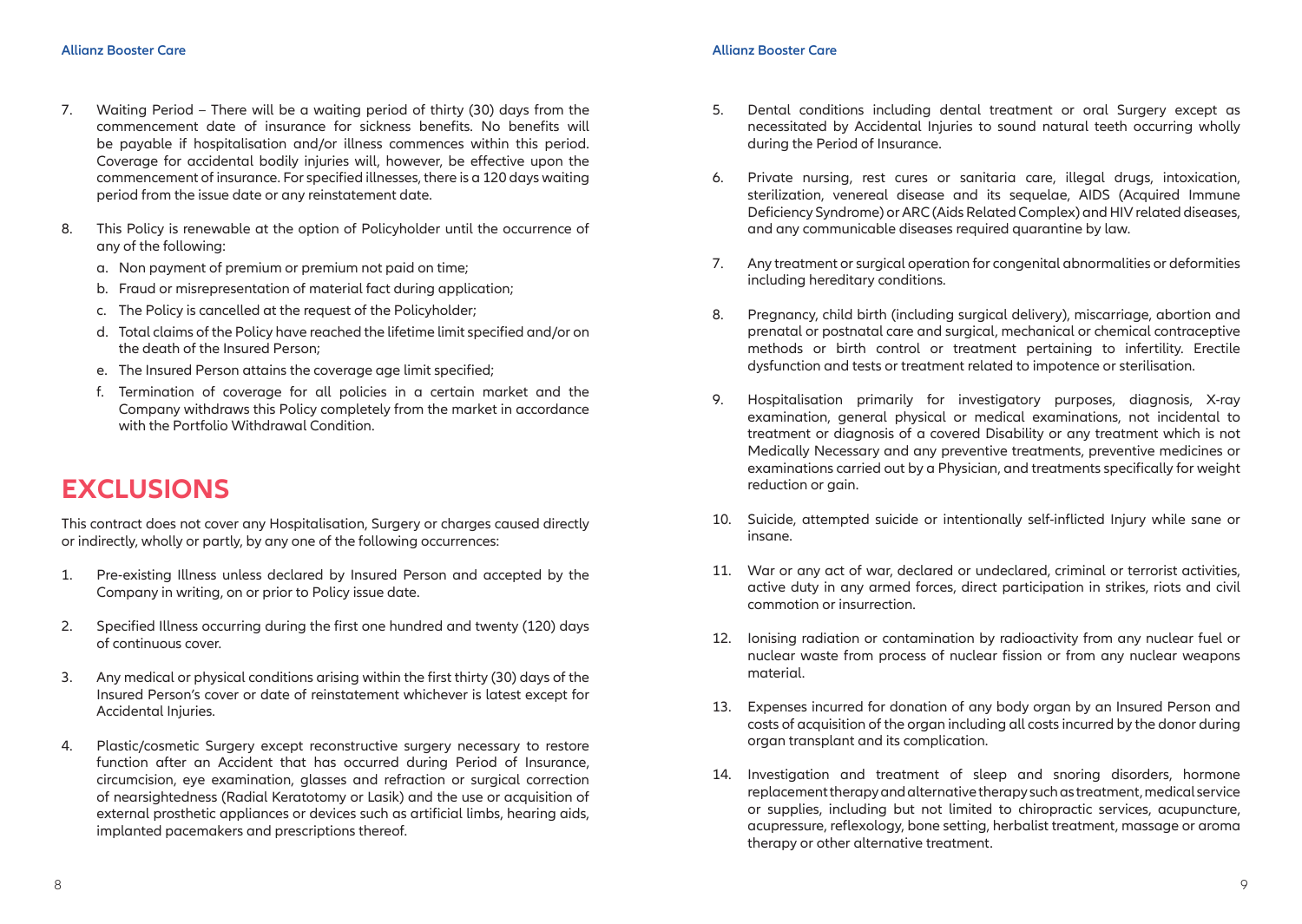- 15. Care or treatment for which payment is not required or to the extent which is payable by any other insurance or indemnity covering the Insured Person and disabilities arising out of duties of employment or profession that is covered under a Workmen's Compensation Insurance Contract.
- 16. Psychotic, mental or nervous disorders, (including any neuroses and their physiological or psychosomatic manifestations).
- 17. Costs/expenses of services of a non-medical nature, such as television, telephones, telex services, radios or similar facilities, admission kit/pack and other ineligible non-medical items.
- 18. Sickness or Injury arising from racing of any kind (except foot racing), hazardous sports such as but not limited to skydiving, water skiing, underwater activities requiring breathing apparatus, winter sports, professional sports and illegal activities.
- 19. Private flying other than as a fare-paying passenger in any commercial scheduled airlines licensed to carry passengers over established routes.
- 20. Expenses incurred for sex changes.
- 21. Terrorism.
- 22. Any person residing outside Malaysia.

### **PORTFOLIO WITHDRAWAL CONDITION**

The Company reserves the right to cancel the portfolio as a whole if it decides to discontinue underwriting this insurance product. Cancellation of the portfolio as a whole shall be given within thirty (30) days by written notice to the Policyholder and the Company will run off all policies to expiry of the period of cover within the portfolio.

### **IMPORTANT NOTICE**

Thank you for your interest in the Individual Healthcare product offered by Allianz General Insurance Company (Malaysia) Berhad ("Allianz").

Firstly, before purchasing any Medical and Health Insurance (MHI) product, you should ensure that you understand the basic and important features of the product; and that the important information has been disclosed to you. Our managers/ intermediary partners are available to help you with the following questions:

- What are the basic and salient features of Medical and Health Insurance in general?
- What are the basic and salient features of the product proposed?
- Do I have all the information needed to make an informed decision?
- Am I satisfied that the product proposed best suits my needs?

Below is a checklist of items that can serve as a guide to you, so that you may make an informed decision before purchasing this product.

### **INFORMATION CHECKLIST**

- Ascertain if there are any pre-existing conditions, specified illnesses and qualifying period and how long will the period be applicable.
- Comprehend and realize if there are any limitation of benefits (e.g. % of costs covered by the Policy, co-payment, ceiling to total claim costs and deductible amounts).
- Comprehend the nature and extent of Company's right to review and revise the premiums payable. If you are agreeable and understand how and when notification of the revision will be made.
- Comprehend the nature and extent of Company's right to repudiate liability in the event that you have failed to disclose relevant information that would have affected Company's decision to accept or reject the risk and on the premiums and terms to be applied to you.
- Find out whether there are other avenues (e.g. any insurer's website) where details of the important features of the product can be obtained.
- Refer to the Proposals, Policy Contract for details of important Policy features.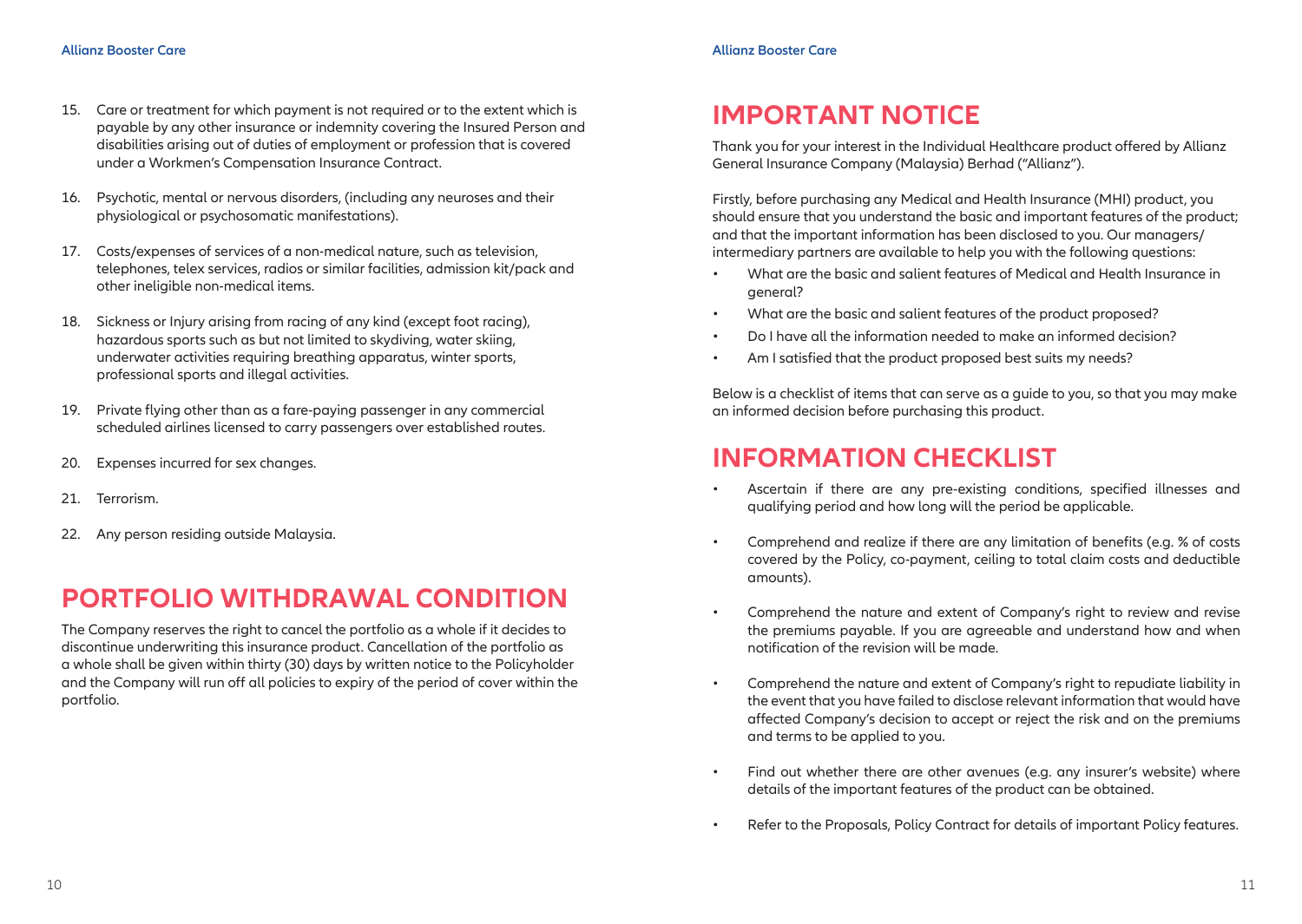- Understand the benefits that are payable under this Policy.
- Understand the significant medical or technical exclusions or restrictions applicable.
- You may refer to "The Introduction to Medical and Health Insurance Products" issued by Bank Negara Malaysia for more information on Medical and Health Insurance products in general.
- Understand the possible conditions that would lead to the following scenarios on the Policy renewal:
	- Policy is renewed with a level premium;
	- Policy is renewed with an increased premium; or
	- Policy is not renewed.
- Understand the implications of switching Policies from one insurer to another.

### **IMPORTANT NOTICE TO PROSPECTIVE POLICY OWNERS**

- It may not be advantageous to switch from one health Policy to another, as you may be subjected to new underwriting requirements for waiting period, exclusion of specified illness, pre-existing conditions of the new Policy.
- Please note that if an Insured Person has received other medical insurance or government plans, the Insurer shall bear no charges unless benefits received do not fully cover incurred charges, which are covered under the Policy.
- Please note that the exclusions, limitations, terms and conditions as stated in this proposal are not exhaustive. Please refer to the actual Policy contract for detailed benefits, exclusions, limitations, terms and conditions.
- The information enclosed is accurate as at the date of print.
- You are to ascertain that this product will best serve your needs and that you are agreeable to the premium payable under the Policy.
- You should ensure that important information regarding the Policy is disclosed to you and that you understand the information disclosed. Where there is ambiguity, you should seek clarification from the Insurer.

### **FREQUENTLY ASKED QUESTIONS**

#### 1. **Who is eligible?**

Only Malaysian or Malaysian permanent resident aged 30 days to 59 years and reside in Malaysia is eligible to apply.

#### 2. **What is the application process?**

Just fill-up the Allianz Booster Care (ABC) Proposal Form and submit at any Branch. Your proposal will be underwritten and conditions may be imposed. Allianz reserves the right to call for further health evidence if deemed necessary.

#### 3. **When will the coverage commence?**

The coverage will commence upon the receipt of premium and approval by the Insurer.

#### 4. **How are the benefits paid?**

Insured must submit the original bills and receipts to the Company for the reimbursement of the incurred eligible expenses. The Company will reimburse the eligible expenses which exceeds the selected deductible amount subject to the limit stipulated in Schedule of Benefits.

#### 5. **Can I ask for reimbursement in Singapore Dollar?**

No. Reimbursement will be in Malaysia Ringgit. The Company will reimburse the eligible expense based on the official exchange rate ruling on the last day of the Hospitalisation subject to the limit set forth in the Schedule of Benefits.

#### This brochure is valid from 1 September 2018.

This brochure is not a Contract of Insurance. The description of the available cover is only a brief summary for quick and easy reference. The precise terms, benefits, conditions and exclusions that apply are stated in the Policy.

This brochure contains the Bahasa Malaysia translated version. In the event of any conflict of interpretation, the English version shall prevail.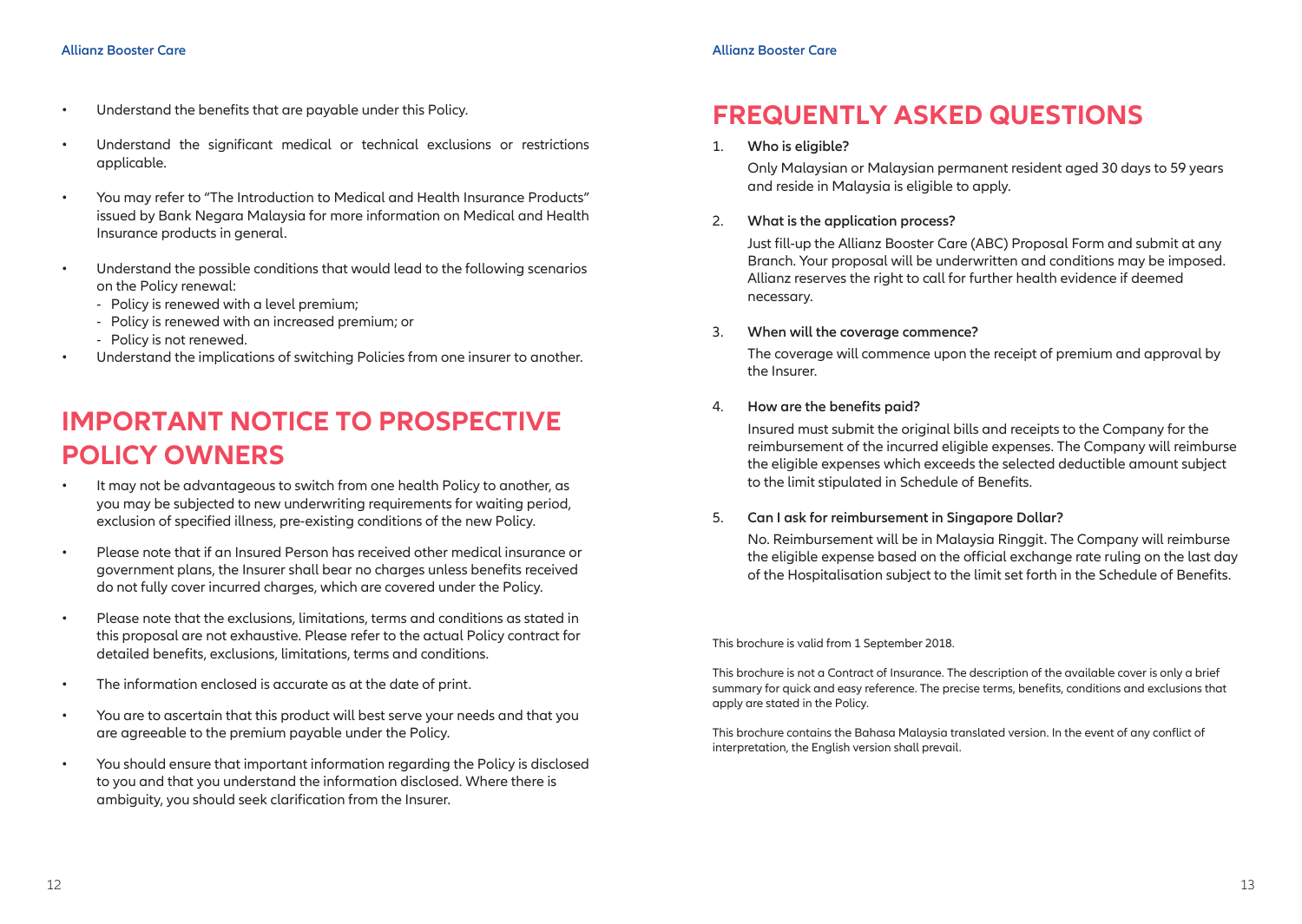# **ADAKAH POLISI PERUBATAN ANDA MENCUKUPI?**

Kebanyakan orang sudah mempunyai perlindungan perubatan sama ada dari faedah perubatan syarikat mereka ataupun polisi perlindungan insurans perubatan peribadi. Walau bagaimanapun dalam kebanyakan kes, perlindungan perubatan sedia ada ini tidak mencukupi untuk menampung perbelanjaan pemulihan penyakit-penyakit yang serius.

#### **REALITI, INI YANG SELALU BERLAKU**



John dimasukkan ke hospital akibat sakit dada. Kos yang dikenakan : RM18,000



Beliau dikehendaki menjalani rawatan pintasan jantung. Kos yang dikenakan : RM60,000

Jumlah perbelanjaan : RM78,000. Malangnya, polisi insurans perubatan syarikatnya hanya membayar sehingga maksimum RM30,000.

**John perlu menanggung baki perbelanjaan sebanyak RM48,000.**



rawatan kanser. Kos yang dikenakan : RM35,000



Beliau mengalami komplikasi dan kesnya dirujuk kepada pakar di Singapura. Kos yang dikenakan : SGD30,000/RM75,000 [SGD30,000 x Kadar Pertukaran]

Jumlah perbelanjaan : RM110,000. Malangnya, had tahunan polisi insurans perubatan persendirian hanya membayar sehingga maksimum RM50,000.

**Rosita perlu menanggung baki perbelanjaan sebanyak RM60,000.**

### **BERSEDIALAH TERDAHULU UNTUK MAMPU MENAMPUNG PERBELANJAAN PERUBATAN YANG BERPOTENSI TINGGI**

Dengan tawaran pilihan premium yang berpatutan, **Allianz Booster Care** adalah penyelesaian terbaik bagi anda untuk melindungi terhadap inflasi kos perubatan serta penyakit serius di mana perlindungan polisi perubatan anda yang sedia ada mungkin tidak mencukupi!

# **CIRI-CIRI UTAMA**



#### **Merangkumi rawatan di Singapura** – **Pertama dalam pasaran**

Allianz Booster Care diperluaskan untuk merangkumi kos perbelanjaan perubatan sepenuhnya sekiranya rawatan diterima di Singapura, tertakluk kepada had yang ditetapkan dalam Jadual Faedah. Penyelesaian kos akan diselesaikan mengikut kadar pertukaran mata wang pada hari perlepasan hospital.



#### **Had tahunan dan seumur hidup yang tinggi**

Allianz Booster Care memberikan anda ketenangan minda dengan had tahunan setinggi RM200,000 dan had seumur hidup sehingga RM1,000,000.



#### **5 pilihan pelan**

Allianz Booster Care menawarkan 5 pilihan pelan yang direka khas untuk memenuhi keperluan perubatan anda yang sentiasa berubah dengan bajet yang sesuai.

#### **Jaminan pembaharuan sehingga umur 80 tahun**

Kebanyakan polisi insurans penghospitalan & pembedahan memberi perlindungan sehingga umur tujuh puluh (70) tahun. Ini akan menjadi satu bebanan kewangan di saat anda memerlukan rawatan. Dengan premium yang berpatutan, Allianz Booster Care memberikan perlindungan insurans perubatan dalam tahun persaraan anda, sehingga umur lapan puluh (80) tahun.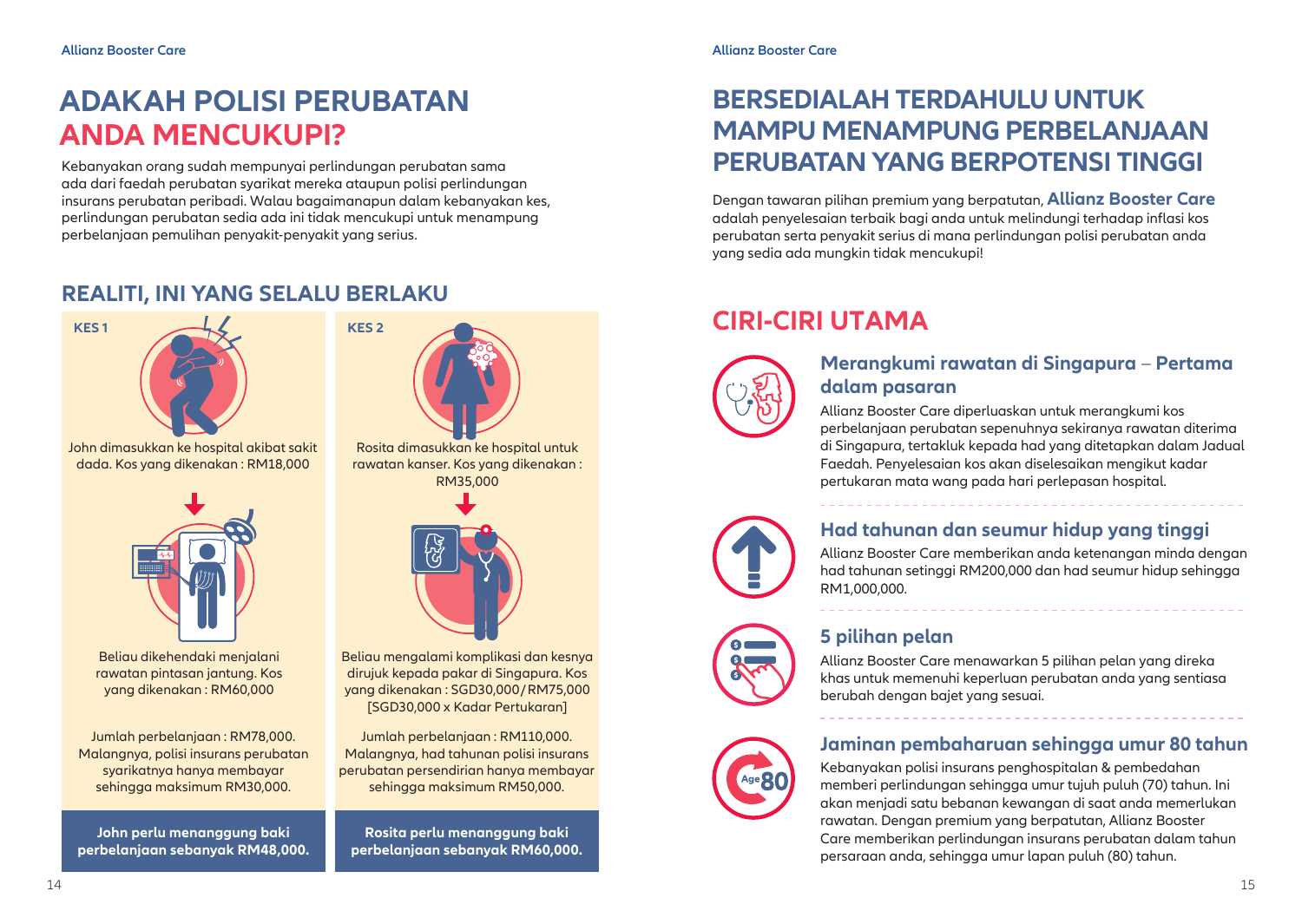



Hubungi perantara Allianz anda. Polisi Allianz Booster Care akan menjelaskan\* baki pembelanjaan perubatan anda.

John mendapat rawatan dan keadaannya menjadi stabil. Kos yang dikenakan : RM18,000.

Malangnya, John mengalami komplikasi dan menjalani rawatan pintasan jantung dengan segera. Kos yang dikenakan : RM60,000.



Semasa keluar hospital, jumlah perbelanjaan : RM78,000. Alasnya, polisi insurans perubatan syarikatnya hanya membayar sehingga maksimum RM30,000.



*\* Amaun penyelesaian pembelanjaan perubatan adalah tertakluk kepada pelan yang dibeli.*

|                                                                                                                             | Pelan (RM)                                                                       |        |           |  |                |  |
|-----------------------------------------------------------------------------------------------------------------------------|----------------------------------------------------------------------------------|--------|-----------|--|----------------|--|
| Deduktibel* (setahun)                                                                                                       | 30,000                                                                           | 40,000 | 50,000    |  | 70,000 100,000 |  |
| Bilik Biasa (sehingga 150 hari)                                                                                             |                                                                                  |        |           |  |                |  |
| Unit Rawatan Rapi (sehingga 150 hari)                                                                                       |                                                                                  |        |           |  |                |  |
| Bayaran Pembedahan                                                                                                          |                                                                                  |        |           |  |                |  |
| Bayaran Pakar Bius                                                                                                          |                                                                                  |        |           |  |                |  |
| <b>Bilik Bedah</b>                                                                                                          |                                                                                  |        |           |  |                |  |
| Bekalan & Khidmat Hospital                                                                                                  |                                                                                  |        |           |  |                |  |
| Lawatan Pakar Perubatan Dalam Hospital (sehingga<br>150 hari dan maksima 2 lawatan setiap hari)                             |                                                                                  |        |           |  |                |  |
| Ujian Diagnostik Pra-Hospital (dalam tempoh 60 hari)                                                                        |                                                                                  |        |           |  |                |  |
| Rundingan Pakar Pra-Hospital (dalam tempoh 60 hari)                                                                         |                                                                                  |        |           |  |                |  |
| Pendapat Pembedahan Kedua                                                                                                   | Seperti dicajkan.<br>(Tertakluk kepada bayaran<br>munasabah dan biasa diamalkan) |        |           |  |                |  |
| Rawatan Pesakit Luar Bagi Kemalangan Dan<br>Kecemasan (termasuk rawatan susulan sehingga<br>31 hari dari tarikh kemalangan) |                                                                                  |        |           |  |                |  |
| Prosedur Penjagaan Harian                                                                                                   |                                                                                  |        |           |  |                |  |
| Rawatan Kanser Pesakit Luar                                                                                                 |                                                                                  |        |           |  |                |  |
| Rawatan Dialisis Buah Pinggang Pesakit Luar                                                                                 |                                                                                  |        |           |  |                |  |
| Rawatan Selepas Penghospitalan (sah dalam tempoh<br>60 hari dari tarikh keluar hospital)                                    |                                                                                  |        |           |  |                |  |
| Bayaran Ambulans (di jalan raya sahaja)                                                                                     |                                                                                  |        |           |  |                |  |
| Bayaran Laporan Perubatan                                                                                                   |                                                                                  |        |           |  |                |  |
| Penjagaan Kejururawatan Di Rumah<br>(sehingga 150 hari seumur hidup)                                                        |                                                                                  |        |           |  |                |  |
| <b>Had Tahunan</b>                                                                                                          |                                                                                  |        | 200,000   |  |                |  |
| <b>Had Seumur Hidup</b>                                                                                                     |                                                                                  |        | 1,000,000 |  |                |  |

*\* Sila rujuk kepada Nota Informasi Penting 4.*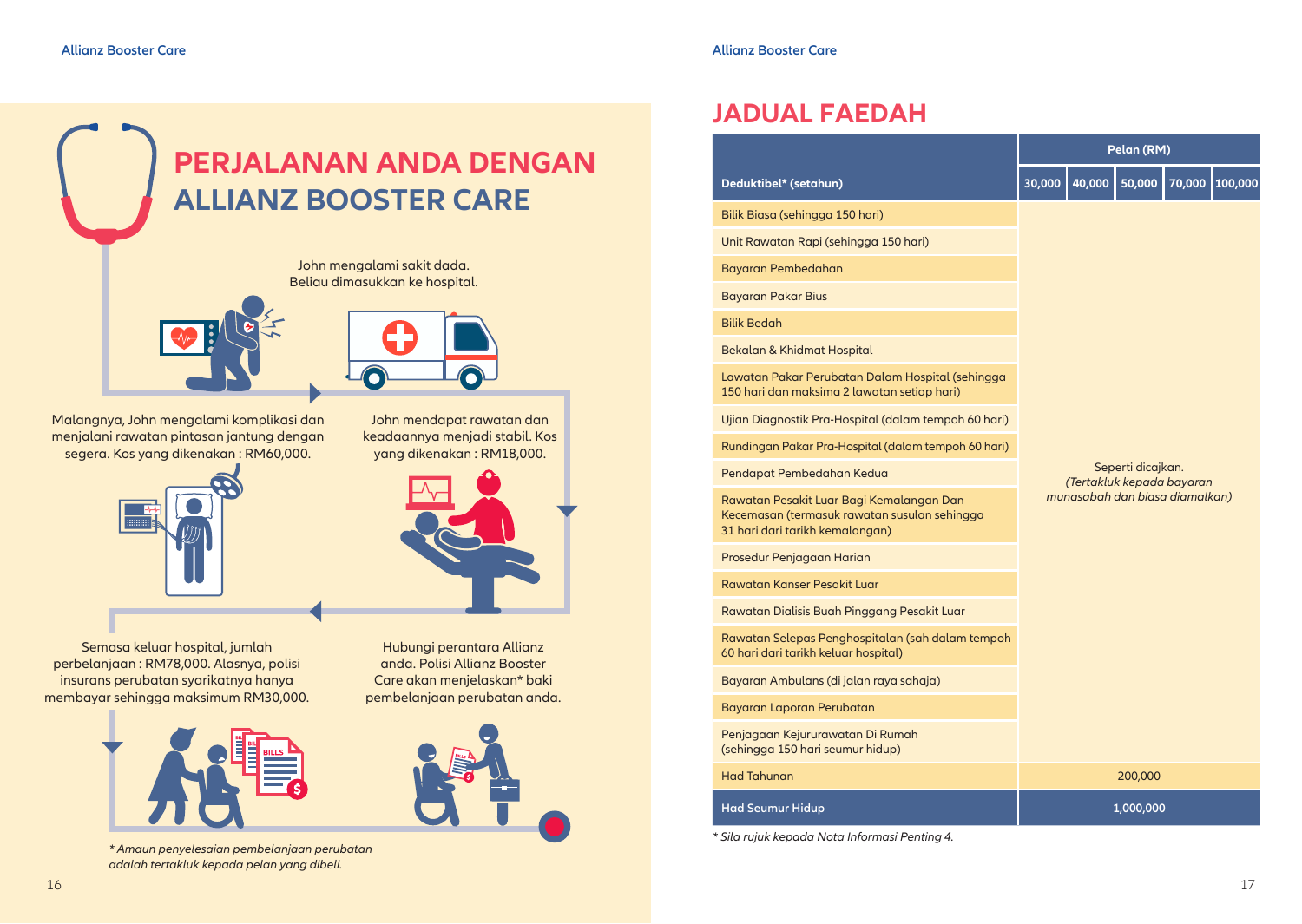### **PREMIUM TAHUNAN**

#### **Premium tahunan bagi Pekerjaan Kelas 1 & 2**

| <b>Lingkungan Umur</b>                | <b>Kadar Premium (RM)</b> |                                    |       |                                     |       |  |
|---------------------------------------|---------------------------|------------------------------------|-------|-------------------------------------|-------|--|
| (umur pada hari lahir<br>akan datang) | Pelan<br>30,000           | Pelan<br>Pelan<br>40,000<br>50,000 |       | Pelan<br>Pelan<br>70,000<br>100,000 |       |  |
| $30$ hari – 5 tahun                   | 480                       | 410                                | 360   | 310                                 | 270   |  |
| $6 - 25$ tahun                        | 370                       | 320                                | 280   | 240                                 | 210   |  |
| $26 - 45$ tahun                       | 580                       | 490                                | 430   | 370                                 | 320   |  |
| $46 - 55$ tahun                       | 1.000                     | 830                                | 730   | 620                                 | 530   |  |
| $56 - 70$ tahun                       | 1,660                     | 1,380                              | 1,210 | 1,020                               | 870   |  |
| $71 - 80$ tahun                       | 3,820                     | 3,170                              | 2.770 | 2,320                               | 1,980 |  |

Sila tambah RM10 untuk duti setem.

#### **Premium tahunan bagi Pekerjaan Kelas 3**

| <b>Lingkungan Umur</b>                | <b>Kadar Premium (RM)</b> |                 |                 |                 |                  |  |
|---------------------------------------|---------------------------|-----------------|-----------------|-----------------|------------------|--|
| (umur pada hari lahir<br>akan datang) | Pelan<br>30,000           | Pelan<br>40,000 | Pelan<br>50,000 | Pelan<br>70,000 | Pelan<br>100,000 |  |
| $6 - 25$ tahun                        | 410                       | 350             | 310             | 270             | 240              |  |
| $26 - 45$ tahun                       | 650                       | 550             | 480             | 410             | 360              |  |
| $46 - 55$ tahun                       | 1,120                     | 930             | 820             | 690             | 600              |  |
| $56 - 70$ tahun                       | 1,870                     | 1,550           | 1,360           | 1.140           | 980              |  |
| $71 - 80$ tahun                       | 4.320                     | 3.570           | 3,130           | 2.620           | 2.240            |  |

Sila tambah RM10 untuk duti setem.

#### Nota:

- Umur pembaharuan adalah daripada enam puluh (60) hingga lapan puluh (80) tahun.
- Faktor seperti pilihan deduktibel, lingkungan umur, kelas pekerjaan dan lokasi berkerja anda serta keperluan pengunderaitan boleh menyumbang kepada penyesuaian kadar premium anda.
- Syarikat berhak untuk mengkaji semula kadar premium yang boleh diguna pakai untuk semua Polisi Allianz Booster Care - Individual bagi pelan yang sama dan/atau kelas pekerjaan. Pihak Syarikat akan memaklumkan Orang Yang Diinsuranskan secara bertulis sekurang-kurangnya dalam tempoh tiga puluh (30) hari sebelum tempoh Polisi tahunan tamat bagi melaksanakan penyemakan kadar premium.
- Pemohon yang tinggal di Malaysia dan bekerja di Singapura akan dikenakan tambahan ke atas premium asal (loading) sebanyak 100%.

### **PEKERJAAN**

- Kelas 1 Seseorang yang melakukan pekerjaan bukan buruh seperti tugas profesional, pentadbiran, pengurusan atau perkeranian atau pelajar sepenuh masa.
- Kelas 2 Seseorang yang melakukan pekerjaan bersifat penyelian atau berada di luar pejabat bagi urusan bisnes tetapi tidak melibatkan pekerjaan buruh kasar, termasuk suri rumah.
- Kelas 3 Seseorang yang melakukan pekerjaan yang bersifat buruh atau melibatkan penggunaan perkakas atau jentera sama ada secara langsung atau tidak langsung.

### **PEKERJAAN YANG DIKECUALIKAN**

Penyelam, anggota tentera, ahli bomba, anggota tentera laut, pekerja kuari, anak kapal dan polis.

### **INFORMASI PENTING**

- 1. Allianz Booster Care adalah polisi yang diperbaharui setiap tahun.
- 2. Kadar premium adalah tidak dijamin. Faktor-faktor yang boleh mengubah kadar premium adalah pengalaman tuntutan, inflasi perubatan dan lingkungan umur. Walau bagaimanapun, pengalaman yang lepas tidak semestinya menggambarkan trend masa depan.
- 3. Jika polisi tidak diperbaharui, faedah-faedah perlindungan akan tamat pada tarikh luput dan Allianz tidak bertanggungjawab keatas apa-apa tuntutan perbelanjaan perubatan selepas tamat tempoh perlindungan.
- 4. Amaun Deduktibel sebahagian daripada perbelanjaan yang layak yang perlu ditanggung oleh Orang Yang Diinsuranskan sebelum sebarang faedah dibayar di bawah polisi ini.
- 5. Bayaran sebelum perlindungan anda harus membayar premium terdahulu sebelum polisi boleh diefektifkan. Insurans ini akan dibatalkan secara automatik jika syarat ini tidak dipatuhi.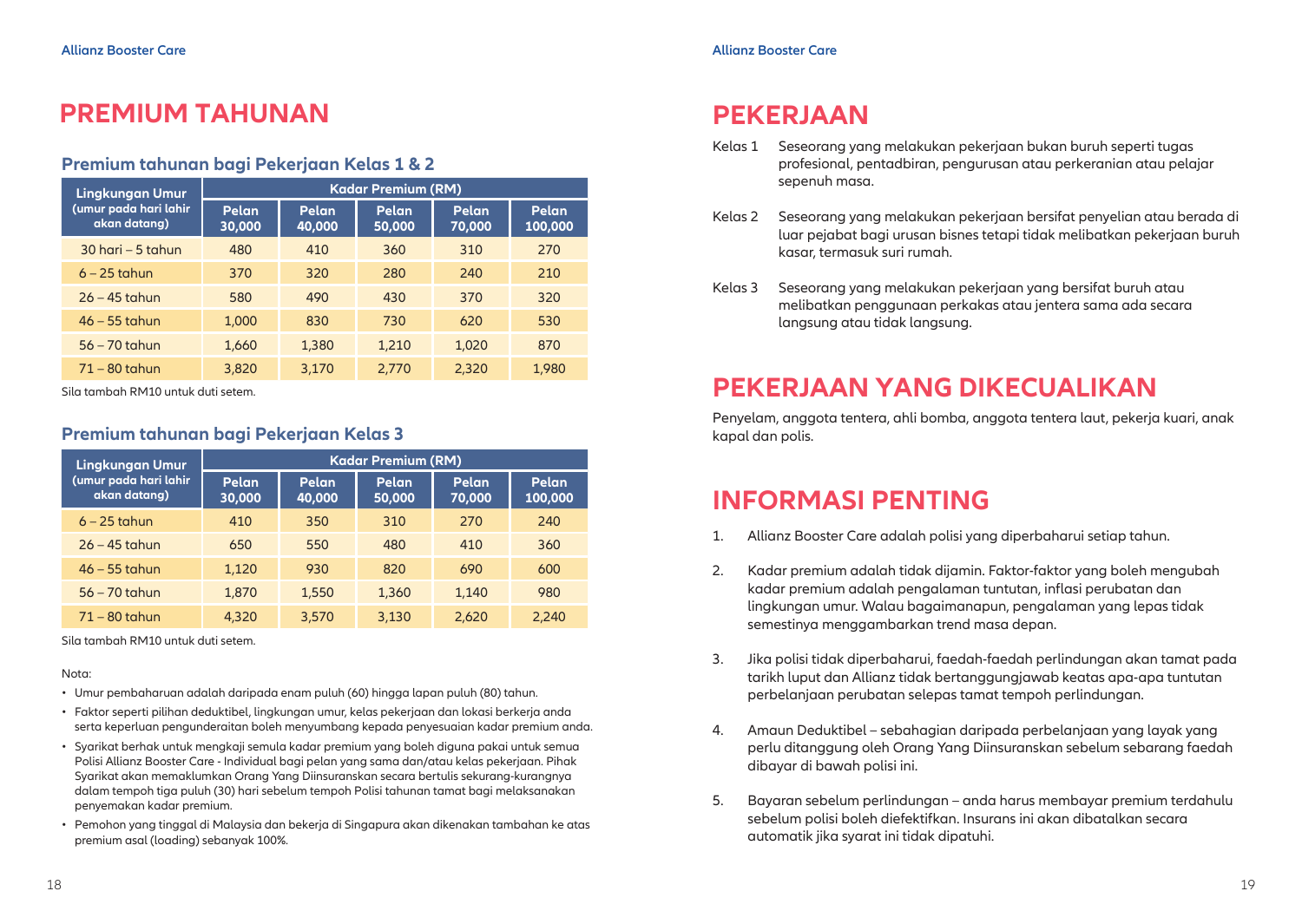- 6. Tempoh bertenang Jika anda membuat keputusan untuk membatalkan polisi, anda boleh mengembalikan polisi ini kepada Allianz untuk pembatalan dalam tempoh lima belas (15) hari dari tarikh polisi diterima. Kami akan membatalkan polisi anda dan memulangkan premium yang telah dibayar setelah menolak jumlah perubatan yang ditanggung oleh Allianz.
- 7. Tempoh Tangguh Polisi ini tertakluk kepada tempoh tangguh selama tiga puluh (30) hari dari tarikh polisi berkuat kuasa bagi faedah penyakit. Faedah tidak akan dibayar jika kemasukan ke hospital dan/atau sebarang penyakit yang bermula dalam tempoh tersebut. Namun, perlindungan untuk kecederaan akibat kemalangan adalah berkuat kuasa pada tarikh permulaan polisi. Polisi ini juga tertakluk kepada tempoh tangguh selama seratus dua puluh (120) hari dari tarikh polisi berkuat kuasa atau tarikh pengembalian balik bagi penyakit tertentu.
- 8. Polisi ini boleh diperbaharui mengikut pilihan Orang Yang Diinsuranskan sehingga berlaku mana-mana daripada yang berikut:
	- a. Premium tidak dibayar atau premium tidak dibayar mengikut masa;
	- b. Penipuan atau salah nyataan fakta penting semasa membuat permohonan;
	- c. Polisi dibatalkan atas permintaan Pemegang Polisi;
	- d. Jumlah tuntutan Polisi ini telah mencapai had seumur hidup yang ditetapkan dan/atau berlaku kematian Pemegang Polisi;
	- e. Pemegang Polisi mencapai had umur perlindungan yang ditetapkan;
	- f. Penamatan perlindungan semua Polisi dalam pasaran tertentu dan Syarikat menarik balik Polisi ini sepenuhnya dari pasaran menurut Syarat Penarikbalikan Portfolio

### **PENGECUALIAN**

Kontrak ini tidak melindungi apa-apa penghospitalan, Pembedahan atau bayaran yang disebabkan secara langsung atau tidak langsung, sepenuhnya atau sebahagiannya, oleh mana-mana satu kejadian yang berikut:

- 1. Penyakit Sedia Ada kecuali diisytiharkan oleh Orang Yang Diinsuranskan dan diterima oleh Syarikat secara bertulis pada atau sebelum tarikh polisi.
- 2. Penyakit Tertentu yang berlaku dalam tempoh satu ratus dua puluh (120) hari pertama bagi perlindungan berterusan.
- 3. Apa-apa keadaan perubatan atau fizikal yang berlaku dalam tempoh tiga puluh (30) hari pertama perlindungan atau tarikh pengembalian semula bagi Orang Yang Diinsuranskan, mengikut mana-mana yang terkini kecuali untuk kecederaan akibat kemalangan.
- 4. Pembedahan plastik/kosmetik, kecuali pembedahan reconstrucive perlu untuk memulihkan fungsi selepas kemalangan yang berlaku semasa Tempoh Insurans, khatan, pemeriksaan mata, cermin mata dan pembetulan penglihatan dekat melalui pembiasan atau pembedahan (Keratotomi Radial atau Lasik) dan penggunaan atau pemerolehan perkakas atau alat prostetik seperti anggota tiruan, alat pendengaran, perentak yang diimplankan dan preskripsinya.
- 5. Penyakit pergigian termasuk rawatan pergigian atau pembedahan oral kecuali apabila diperlukan kerana Kecederaan Akibat Kemalangan pada gigi asli yang sihat yang berlaku sepenuhnya dalam Tempoh Insurans.
- 6. Penjagaan peribadi, rehat pulih atau jagaan kebersihan, dadah yang tidak dibenarkan, intoksikasi, pensterilan, penyakit venereal dan sekuelanya, AIDS (Sindrom Kurang Daya Tahan Penyakit) atau ARC (Kompleks Berkaitan AIDS) dan penyakit berkaitan HIV, dan apa-apa penyakit berjangkit yang memerlukan kuarantin oleh undang-undang.
- 7. Apa-apa rawatan atau operasi pembedahan untuk keabnormalan atau kecacatan kongenital termasuk penyakit keturunan.
- 8. Kehamilan, melahirkan anak (termasuk kelahiran secara pembedahan), keguguran, menggugurkan kandungan dan jagaan serta pembedahan pranatal atau postnatum, kaedah kawalan kelahiran kontraseptif mekanikal atau kimia atau rawatan berkaitan ketidaksuburan, disfungsi erektil dan ujian atau rawatan berkaitan impoten atau pensterilan.
- 9. Penghospitalan terutamanya untuk tujuan penyiasatan, diagnosis, pemeriksaan sinar-x, pemeriksaan fizikal atau perubatan am, tidak berkaitan dengan rawatan atau diagnosis Hilang Upaya yang dilindungi yang tidak Perlu Dari Segi Perubatan dan apa-apa rawatan pencegahan, ubat atau pemeriksaan pencegahan yang dijalankan oleh Pakar Perubatan, dan rawatan khusus untuk mengurangkan atau menaikkan berat badan.
- 10. Bunuh diri, percubaan bunuh diri atau kecederaan diri sendiri yang disengajakan ketika siuman atau tidak siuman.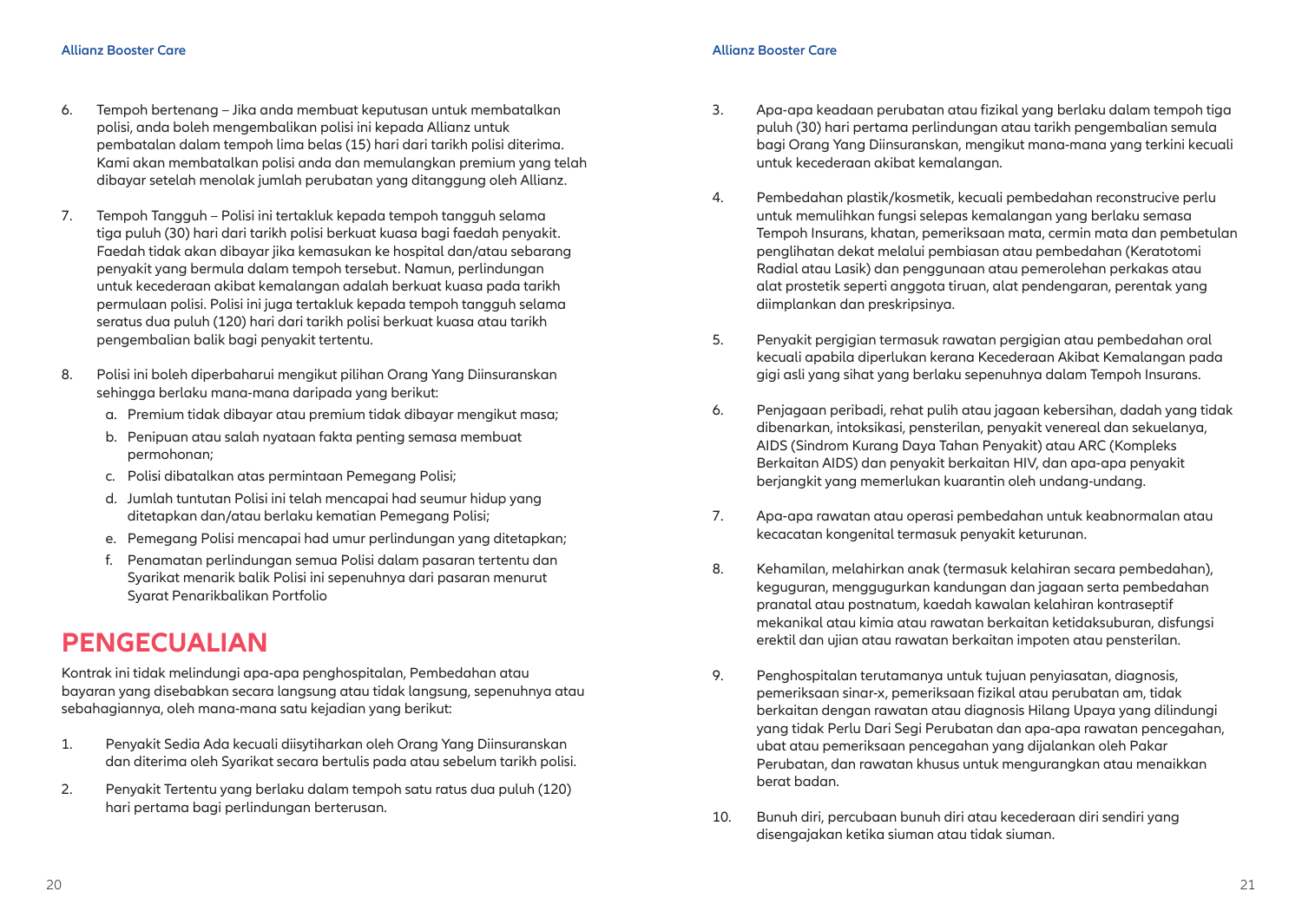- 11. Perang atau apa-apa tindakan perang, diisytiharkan atau tidak diisytiharkan, aktiviti jenayah atau pengganas, bergiat cergas dalam manamana angkatan bersenjata, penyertaan secara langsung dalam mogok, rusuhan dan kekecohan awam atau penderhakaan tentera.
- 12. Radiasi pengionan atau pencemaran melalui radioaktiviti daripada manamana bahan api nuklear atau sisa nuklear daripada proses pembelahan nuklear atau daripada apa-apa bahan senjata nuklear.
- 13. Belanja yang ditanggung untuk menderma mana-mana organ tubuh oleh Orang Yang Diinsuranskan dan kos pemerolehan organ termasuk semua kos yang ditanggung oleh penderma ketika transplan organ dan komplikasinya.
- 14. Penyiasatan dan rawatan gangguan tidur dan dengkur, terapi penggantian hormon dan terapi pilihan seperti rawatan, khidmat atau bekalan perubatan, termasuk tetapi tidak terhad kepada khidmat kiropraktik, akupunktur, akutekanan, refleksologi, pengikatan tulang, rawatan pakar herba, urut atau terapi aroma atau rawatan pilihan yang lain.
- 15. Jagaan atau rawatan yang pembayarannya tidak dikehendaki atau setakat yang ia dibayar oleh mana-mana insurans lain atau tanggung rugi yang melindungi Orang Yang Diinsuranskan dan Hilang Upaya yang timbul daripada tugas dalam pekerjaan atau kerjaya yang dilindungi di bawah Kontrak Insurans Pampasan Pekerja.
- 16. Psikotik, gangguan mental atau saraf (termasuk apa-apa neurosis dan manifestasi fisiologi atau psikosomatiknya).
- 17. Kos/belanja bagi khidmat yang bersifat bukan perubatan, seperti televisyen, telefon, khidmat teleks, radio atau kemudahan yang serupa, kit/ pek kemasukan dan barang bukan perubatan lain yang tidak layak.
- 18. Sakit atau kecederaan yang timbul daripada apa-apa jenis perlumbaan (kecuali perlumbaan jalan kaki), sukan berbahaya seperti tetapi tidak terhad kepada terjun di udara, luncur air, aktiviti dalam air yang memerlukan alat pernafasan, sukan musim sejuk, sukan profesional dan aktiviti yang tidak dibenarkan.
- 19. Penerbangan peribadi selain sebagai penumpang yang membayar tambang dalam mana-mana penerbangan komersil berjadual untuk mengangkut penumpang melalui laluan yang ditetapkan.

- 20. Belanja yang ditanggung untuk menukar jantina.
- 21. Keganasan.
- 22. Sesiapa yang tinggal di luar Malaysia.

### **SYARAT PENARIKAN BALIK PORTFOLIO**

Syarikat berhak membatalkan portfolio secara keseluruhan jika ia memutuskan untuk menghentikan produk insurans ini. Pembatalan portfolio secara keseluruhan akan dilakukan dalam masa tiga puluh (30) hari melalui notis bertulis kepada Pemegang Polisi manakala Syarikat akan menamatkan semua Polisi sehingga ke tarikh tamat tempoh perlindungan dalam portfolio.

### **NOTIS PENTING**

Terima kasih kerana berminat dengan produk Kesihatan Individu yang ditawarkan oleh Allianz General Insurance Company (Malaysia) Berhad ("Allianz").

Pertama, sebelum membeli sebarang produk Insurans Kesihatan dan Perubatan (MHI), pastikan anda memahami segala asas-asas dan ciri-ciri penting produk ini; dan maklumat penting yang didedahkan kepada anda. Pengurus-pengurus/ orang-orang perantaraan kami bersedia untuk membantu anda dengan soalansoalan berikut:

- Apakah ciri-ciri asas dan penting Insurans Kesihatan dan Perubatan ini secara amnya?
- Apakah ciri-ciri asas dan penting mengenai produk yang dicadangkan kepada saya?
- Adakah saya mendapatkan segala maklumat yang diperlukan untuk membuat keputusan yang bijak?
- Adakah saya berpuashati bahawa produk yang dicadangkan adalah pilihan terbaik yang diperlukan oleh saya?

Berikut adalah senarai semak maklumat yang boleh dijadikan panduan kepada anda untuk membuat keputusan yang bijak sebelum membeli produk ini.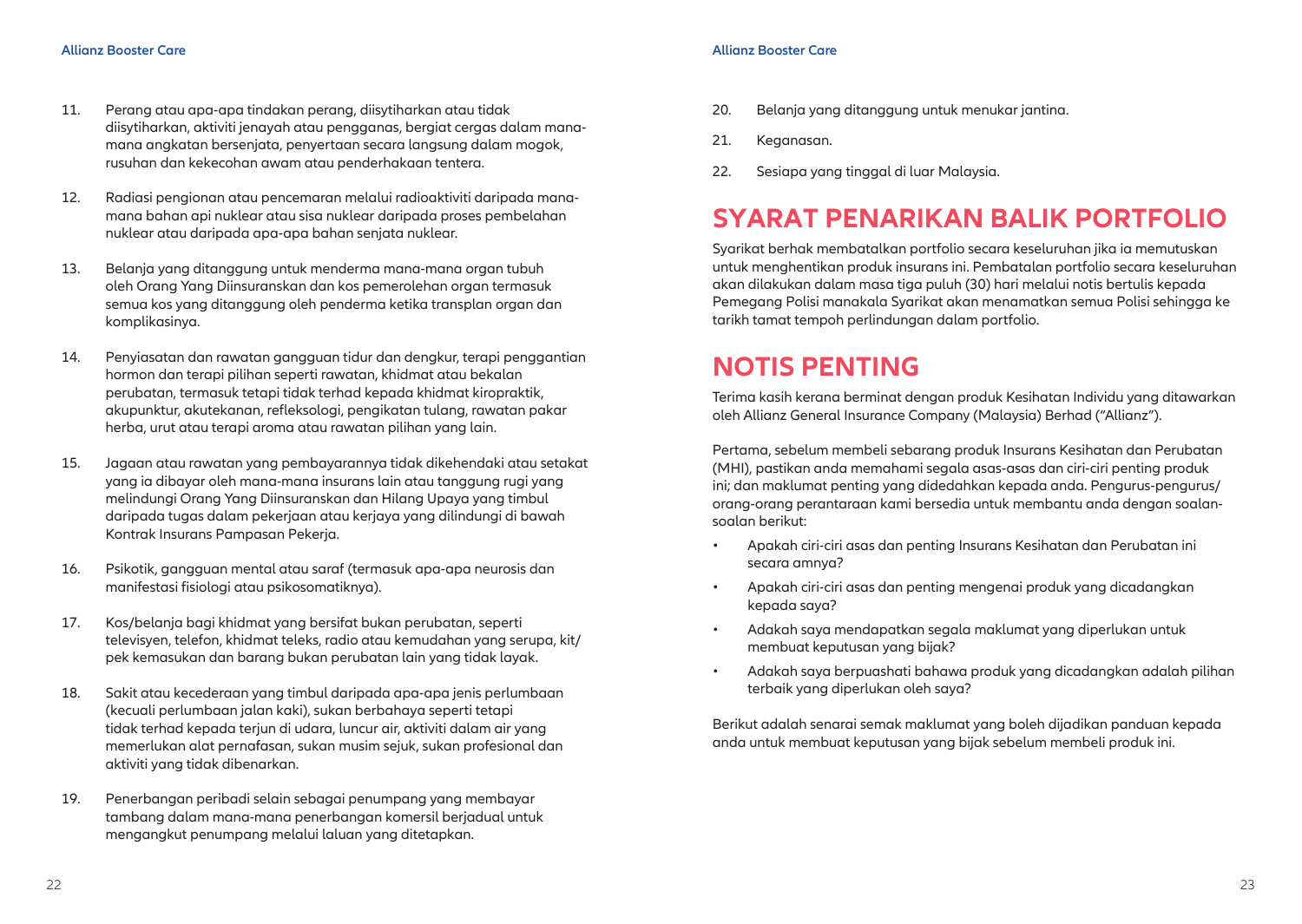### **SENARAI SEMAK MAKLUMAT**

- Sila pastikan sekiranya terdapat syarat-syarat yang sedia ada, penyakit yang dinyatakan dan tempoh yang perlu dan berapa lama tempoh yang dikenakan.
- Sila fahami dan mengerti sekiranya ada sebarang had faedah-faedah (contohnya % kos yang dilindungi Polisi, bayaran faedah, had tertinggi jumlah kos tuntutan dan amaun yang ditolak).
- Sila fahami keadaan bahawa Syarikat berhak untuk mengkaji dan menyemak semula premium yang dibayar. Jika anda bersetuju, sila fahami bagaimana dan bila notis pemberitahuan tentang perubahan ini akan dibuat.
- Sila fahami keadaan bahawa Syarikat berhak untuk menolak segala liabiliti sekiranya anda gagal memberi maklumat yang berkaitan yang mungkin memberi kesan ke atas Syarikat untuk menerima atau menolak risiko dan ke atas premium dan terma-terma yang disediakan kepada anda.
- Sila semak sama ada terdapat pilihan lain (contohnya laman web pihak Insurans) di mana butirbutir mengenai produk ini boleh diperolehi.
- Sila rujuk kepada kertas cadangan, kontrak polisi untuk butir-butir terperinci bagi ciri-ciri penting Polisi.
- Sila fahami segala faedah-faedah yang dibayar di bawah Polisi ini.
- Sila fahami pengecualian perubatan atau teknikal atau had-had yang berkenaan.
- Anda boleh merujuk kepada "Pengenalan Produk Insurans Kesihatan dan Perubatan" penerbitan Bank Negara Malaysia untuk maklumat yang lebih terperinci bagi Produk Insurans Kesihatan Dan Perubatan secara amnya.
- Sila fahami keadaan-keadaan yang munasabah yang akan menjadi panduan kepada senario yang berikut pada pembaharuan Polisi:
	- Polisi yang diperbaharui dengan premium yang rata;
	- Polisi yang diperbaharui dengan premium yang bertambah; atau
	- Polisi ini tidak diperbaharui.
- Sila fahami implikasi-implikasi yang akan terjadi sekiranya menukar Polisi dari satu Penanggung Insurans ke Penanggung Insurans yang lain.

# **NOTA PENTING KEPADA BAKAL PEMEGANG POLISI**

- Berpindah daripada satu Polisi kesihatan kepada Polisi kesihatan yang lain adalah merugikan sebab anda mungkin dikenakan keperluan-keperluan penanggungjaminan yang baru untuk tempoh menunggu/pengecualian ke atas syarat-syarat penyakit khusus/penyakit sedia ada bagi Polisiyang baru itu.
- Sila ambil perhatian/diingatkan jika seseorang Pemegang Polisi itu telah pun menerima dari insurans perubatan yang lain atau skim-skim kerajaan, Penanggung Insurans tidak akan menanggung sebarang caj melainkan jika faedah yang telah diterima itu tidak melindungi sepenuhnya bagi caj yang telah dikenakan, di mana dilindungi di bawah Polisi ini.
- Informasi yang dilampirkan adalah tepat pada masa pencetakan.
- Anda perlu memastikan bahawa produk ini menepati keperluan anda dan juga bersetuju dengan premium yang perlu dibayar di bawah Polisi ini.
- Anda perlu memastikan bahawa maklumat penting mengenai polisi ini telah didedahkan kepada anda dan anda telah memahami segala informasi yang diberikan. Jika terdapat sebarang keraguan, anda perlu mendapatkan penjelasan daripada Pihak Insurans.

### **SOALAN YANG KERAP DITANYA**

1. **Siapakah yang layak memohon?**

Hanya warganegara Malaysia atau pemastautin tetap Malaysia berusia di antara tiga puluh (30) hari hingga lima puluh sembilan (59) tahun dan tinggal di Malaysia boleh memohon.

#### 2. **Apakah process permohonan?**

Isikan Borang Cadangan Allianz Booster Care (ABC) dan hantarkannya di mana-mana cawangan Allianz terdekat. Pemohonan anda akan diunderaitkan dan syarat-syarat mungkin dikenakan. Jika perlu, Allianz berhak meminta anda mengemukakan bukti lanjutan kesihatan anda.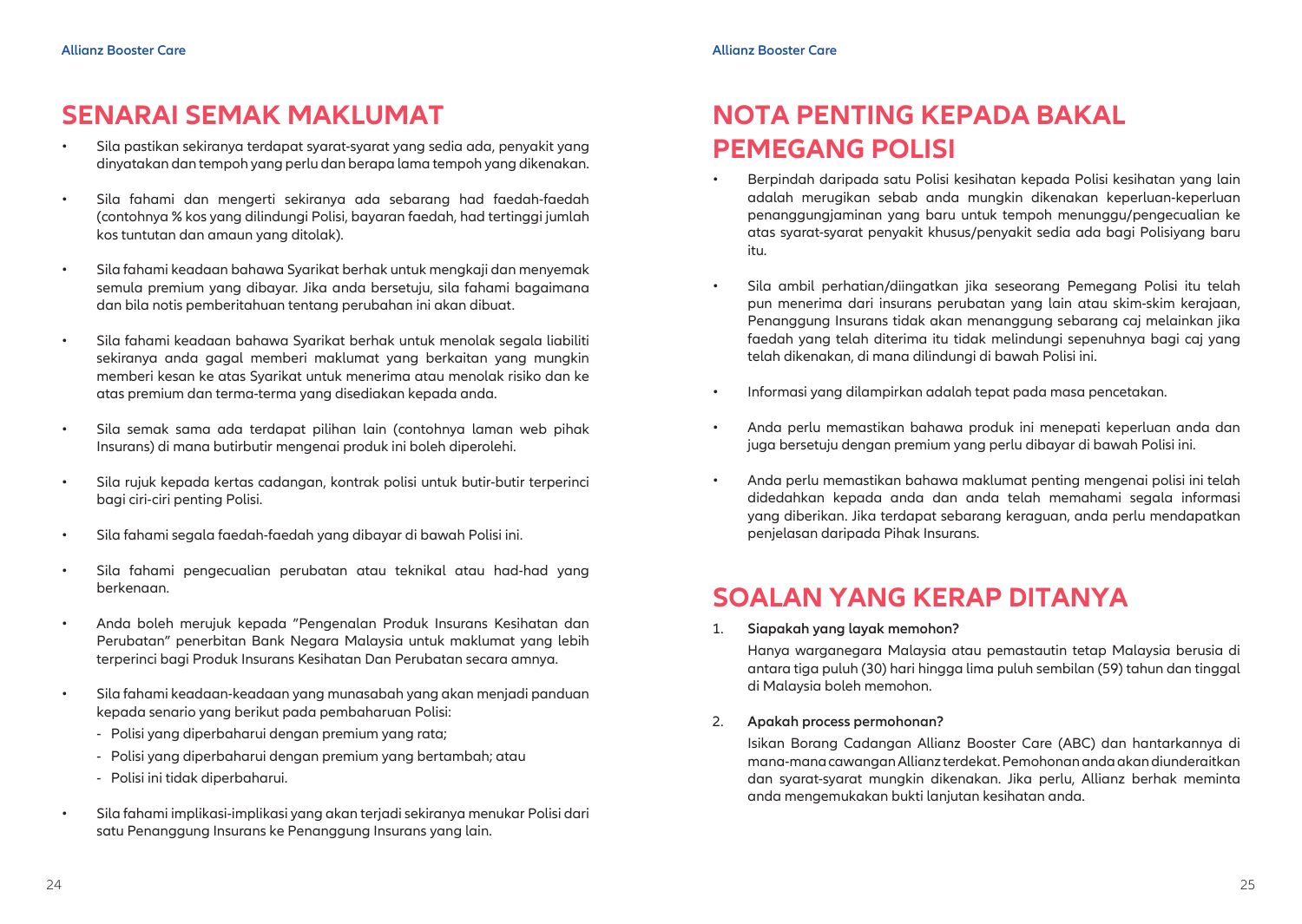3. **Bilakah perlindungan akan berkuat kuasa?**

Perlindungan anda akan berkuat kuasa apabila premium diterima dan permohonan diluluskan oleh syarikat insurans.

#### 4. **Bagaimana faedah-faedah akan dibayar?**

Orang yang Diinsuranskan perlu menyerahkan bil dan resit asal kepada Syarikat untuk pembayaran-balik perbelanjaan yang layak. Syarikat akan membayar balik bahagian perbelanjaan yang layak setelah menolak amaun deduktibel yang anda pilih. Bayaran adalah tertakluk kepada had yang ditetapkan dalam Jadual Faedah.

#### 5. **Bolehkah saya dapatkan tuntutan bayar-balik dalam dolar Singapura?**

Tidak. Pembayaran-balik adalah dalam Ringgit Malaysia. Syarikat akan membayar balik perbelanjaan yang layak berdasarkan kadar pertukaran rasmi pada hari terakhir penghospitalan, tertakluk kepada had yang ditetapkan dalam Jadual Faedah.

Risalah ini adalah sah mulai 1 September 2018.

Risalah ini mengandungi terjemahan dalam versi Bahasa Malaysia. Sekiranya berlaku sebarang percanggahan tafsiran, versi dan tafsiran Bahasa Inggeris akan diguna pakai.

Risalah ini bukan kontrak insurans. Penerangan untuk perlindungan yang diberi hanyalah ringkasan untuk rujukan sahaja. Keterangan yang lebih lanjut terdapat di dalam Polisi.